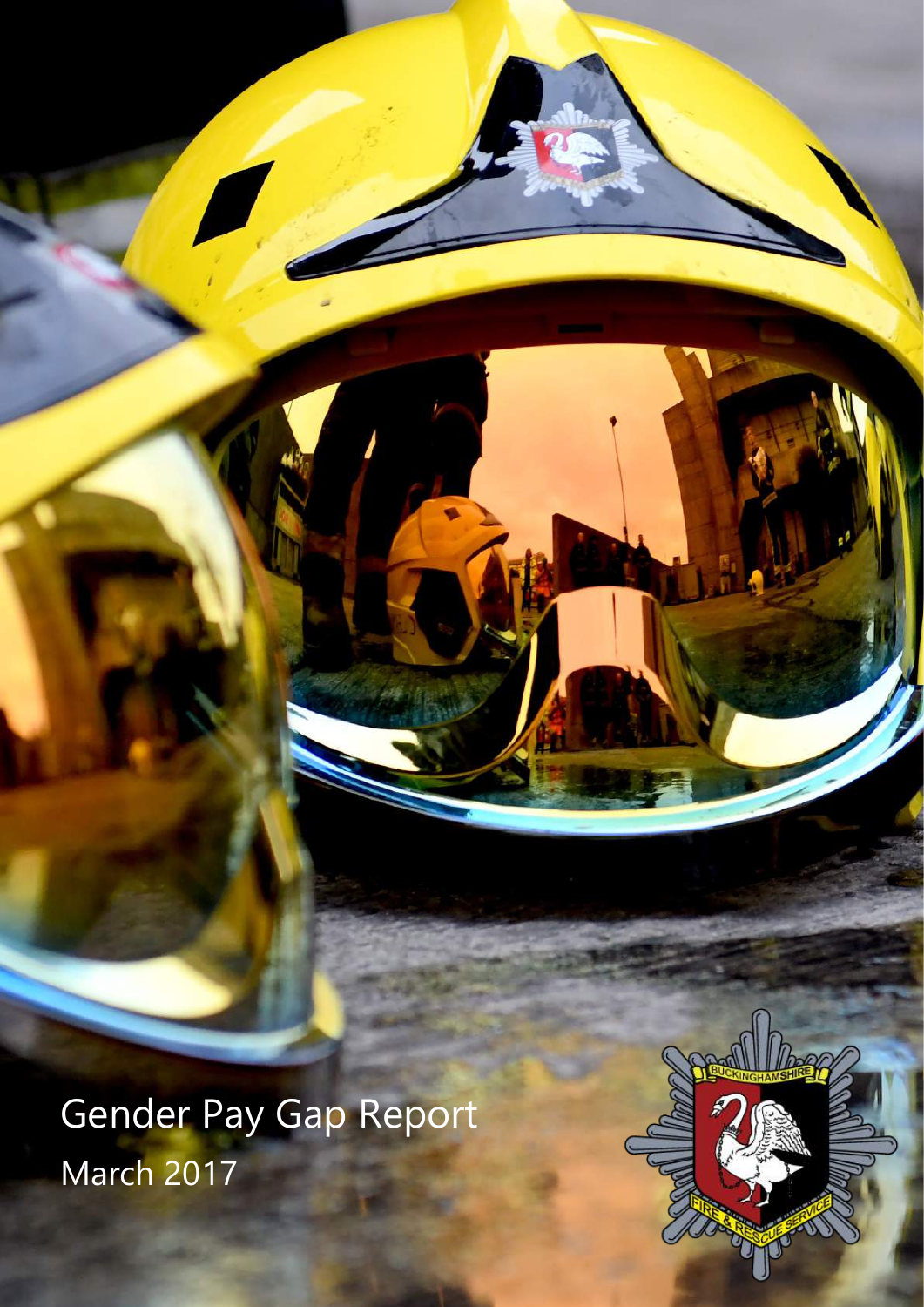

Regulations came into effect in 2017 that require organisations employing over 250 staff to carry out gender pay gap reporting. The two sets of Regulations introduced impose mandatory gender pay gap reporting on employers; the Equality Act 2010 (Specific Duties and Public Authorities) Regulations 2017 and the Equality Act 2010 (Gender Pay Gap Reporting) Regulations 2017. Both sets of Regulations are similar, however the Equality Act 2010 (Specific Duties and Public Authorities) Regulations 2017 apply to public sector employers, including fire authorities.

Gender pay gap information must be published within 'the period of 12 months beginning with the snapshot date' (Regulation 2(2)). The snapshot date for public sector employers is 31 March each year.

### **What is the gender pay gap?**

The gender pay gap shows the difference between the average earnings of males and females, expressed as a percentage of men's earnings, e.g. females earn 10% less than men. The gender pay gap is reported on both the mean (average) and median (mid-point) basis.

In the UK today, females earn on average 18% less than men (Source: CIPD Gender Pay Gap, closing it together 2017). There are a number of causes to the gender pay gap:

- A higher proportion of males working in senior positions
- A higher proportion of females working in part-time roles (therefore normally earning less than their full-time colleagues)
- Skills gap, lack of training and development opportunities
- Lack of role models
- Family, childcare and caring commitments
- Lack of opportunities for flexible working
- Attitude and culture
- Confidence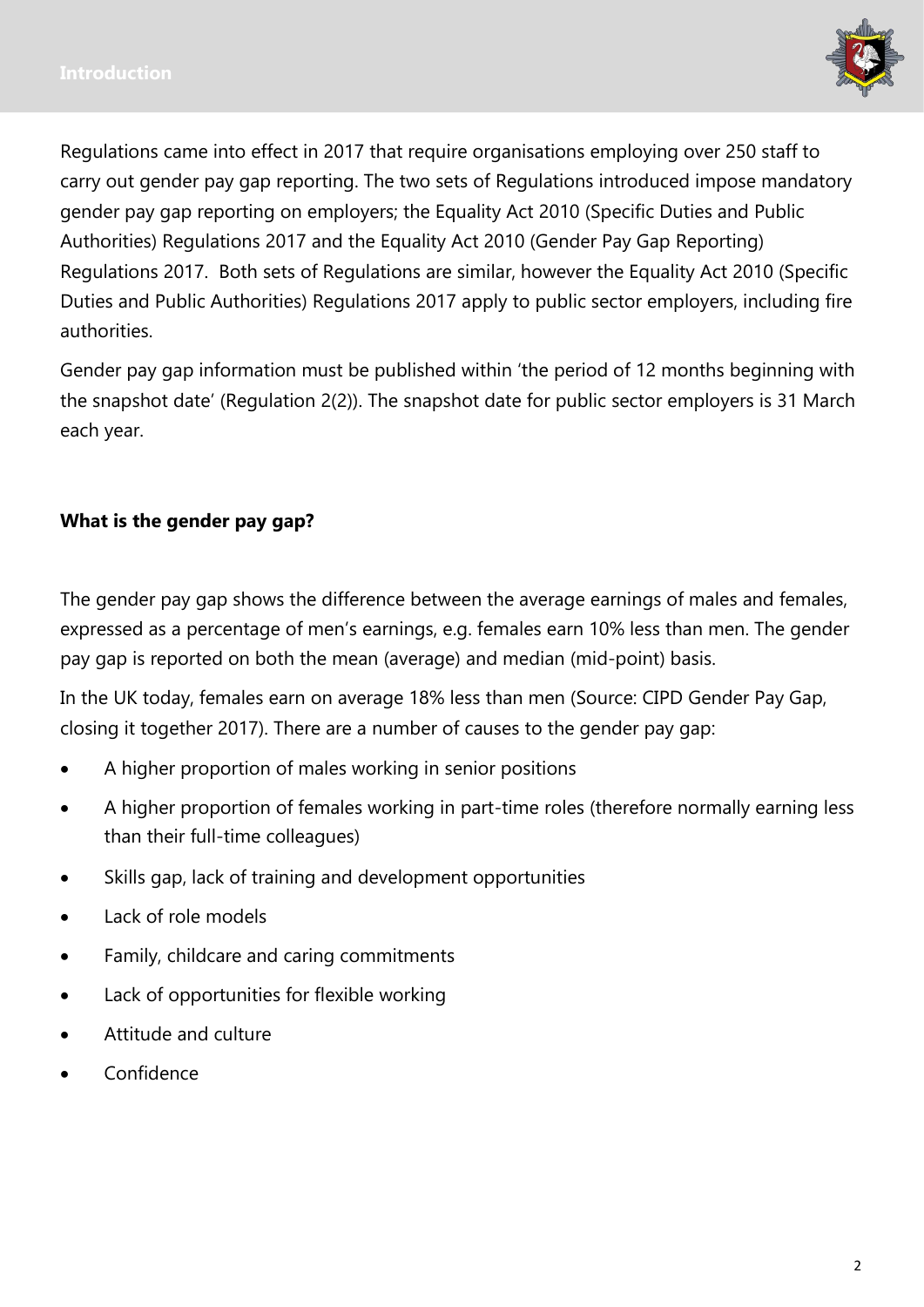

It is expected that most organisations will have a gender pay gap in year one, however the next step is to take action to address the gap, therefore ensuring year on year the gap is reduced and eventually eliminated. With organisations being required to publish their gender pay gap information in the public domain, this will allow greater comparison with other organisations and the Office of National Statistics (ONS) figures. Greater transparency in pay will help to attract and retain talent and will provide the information to allow organisations to improve workplace practices, policies and procedures that will promote gender equality and ensure any remedial action is prioritised.

#### **How to explain the gender pay gap**

The gender pay gap is most commonly expressed as a mean average, which begins by scrutinising two sets of salaries to calculate the average remuneration for each gender.



This expression of the gender pay gap does not imply (or rule out) unequal pay, which occurs when two people performing the same role are paid differently. It more likely means there is an uneven distribution of genders at different levels—which may be a problem in itself.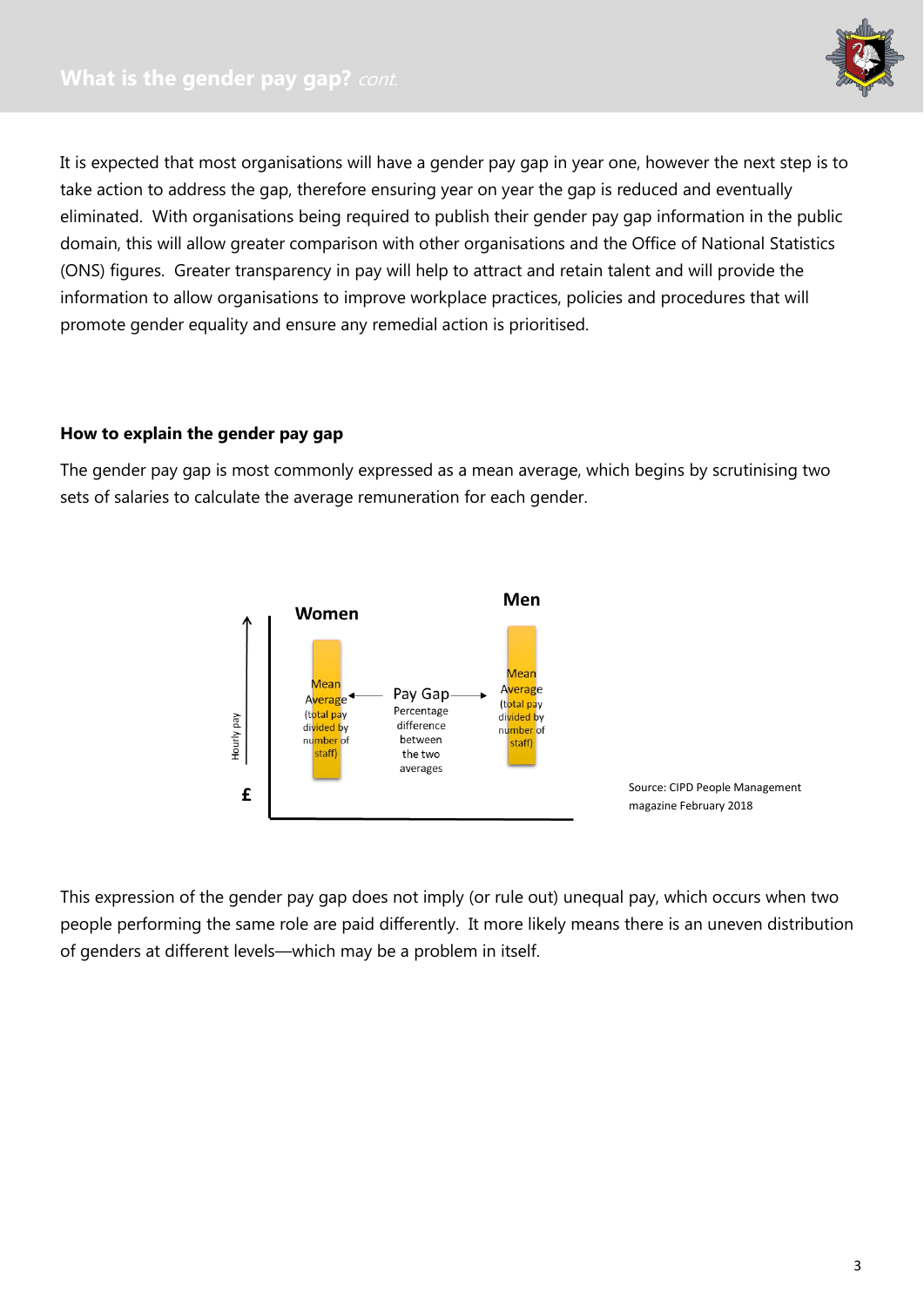

Whilst both gender pay and equal pay deal with the disparity of pay females receive within the workplace, it is important to note that the gender pay gap is **different** to equal pay.

- The principle of equal pay is that males and females who carry out the same job, similar jobs or work of equal value, as set out in the Equality Act 2010, should receive equal pay
- Gender pay gap examines the difference in the average pay gap between males and females expressed as a percentage of men's earnings and is not unlawful

Organisations which are fully compliant with the Equality Act 2010 can still have a gender pay gap. This is often due to having more males in senior and highly paid positions and females in lower paid and parttime roles. The gender pay gap is a mechanism by which organisations can examine this data and take positive action to reduce the gender pay gap.

# **What information must be reported?**

The gender pay gap calculations are drawn from specific data each year and based on full-pay relevant employees. To be included as a full-pay relevant employee, the employee must be:

- Employed on the snapshot date; 31 March each year
- Paid their usual full pay in the pay period ending on the snapshot date

Below details the standard information to be disclosed by organisations as part of the gender pay gap reporting as detailed in Schedule 1 of the Equality Act 2010 (Specific Duties and Public Authorities) Regulations 2017.

### **Pay**:

This is the ordinary pay received by each full-pay relevant employee in the pay period at the snapshot date. Ordinary pay includes basic pay, allowances, pay for leave and shift premium pay and calculated before deductions are made at source. This data examines:

- The difference in the mean hourly pay between male and female relevant employees as a percentage of male pay (paragraph 8)
- The difference in the median hourly pay between male and female relevant employees as a percentage of male pay (paragraph 9)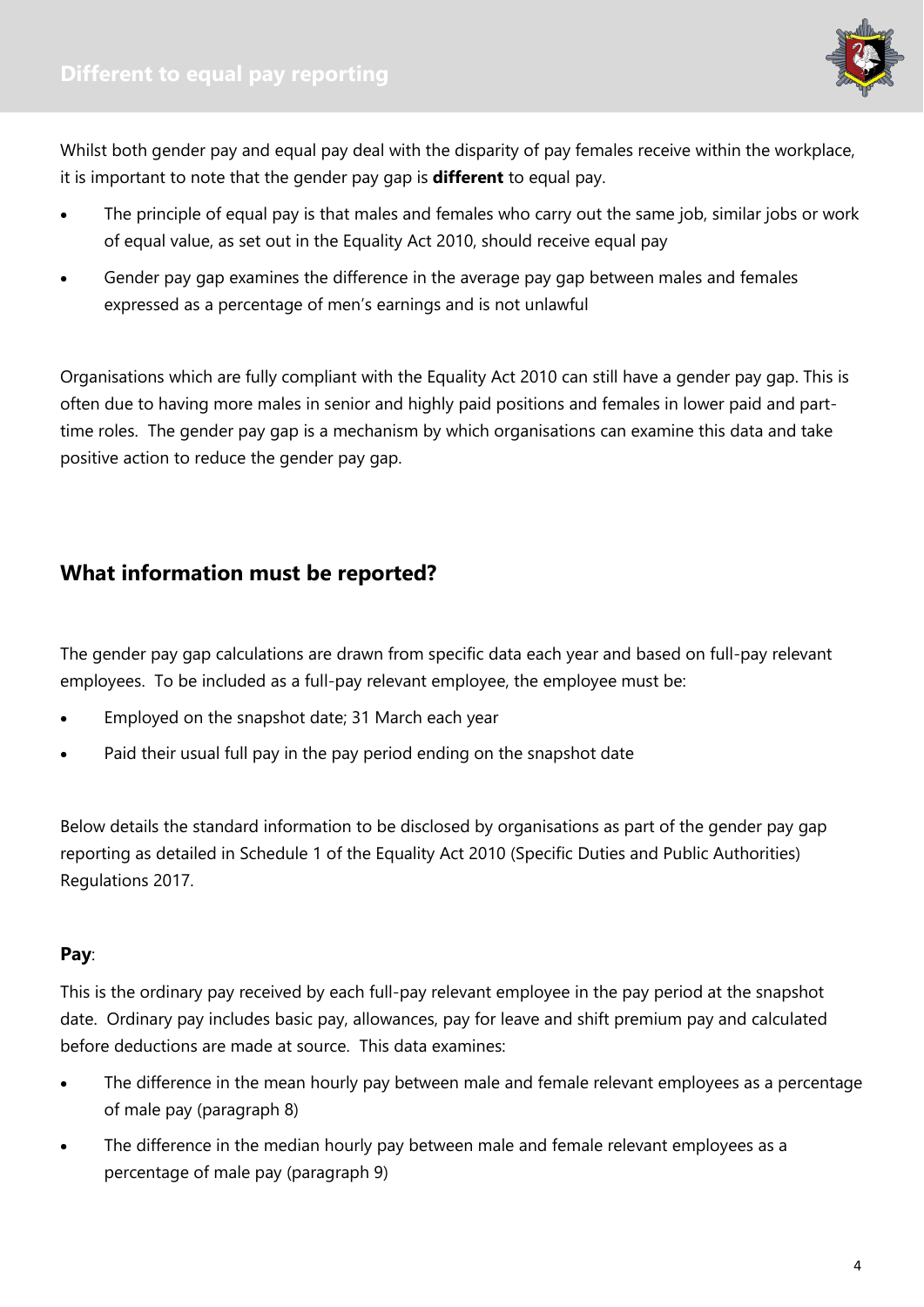

#### Pay cont.

 The proportion of male and female full-pay relevant employees in the lower, lower middle, upper middle and upper quartile pay bands (paragraph 13)

Ordinary pay does not include overtime, expenses, benefits in kind, arrears of pay, salary sacrifice schemes (such as childcare), tax credits or redundancy pay.

#### **Bonus**:

Bonuses paid to full-pay relevant employees in the 12 month period ending on the snapshot date (31 March). This data examines:

- The difference in the mean bonus pay paid to male relevant employees and that paid to female relevant employees in the 12 months before the snapshot date (paragraph 10)
- The difference in the median bonus pay paid to male relevant employees and that paid to female relevant employees in the 12 months before the snapshot date (paragraph 11)
- The proportion of male relevant employees who were paid bonus pay and that paid to female relevant employees in the 12 months before the snapshot date (paragraph 12)

The Service's reportable data on pay and bonuses is detailed on pages 8 to 10 of this report.

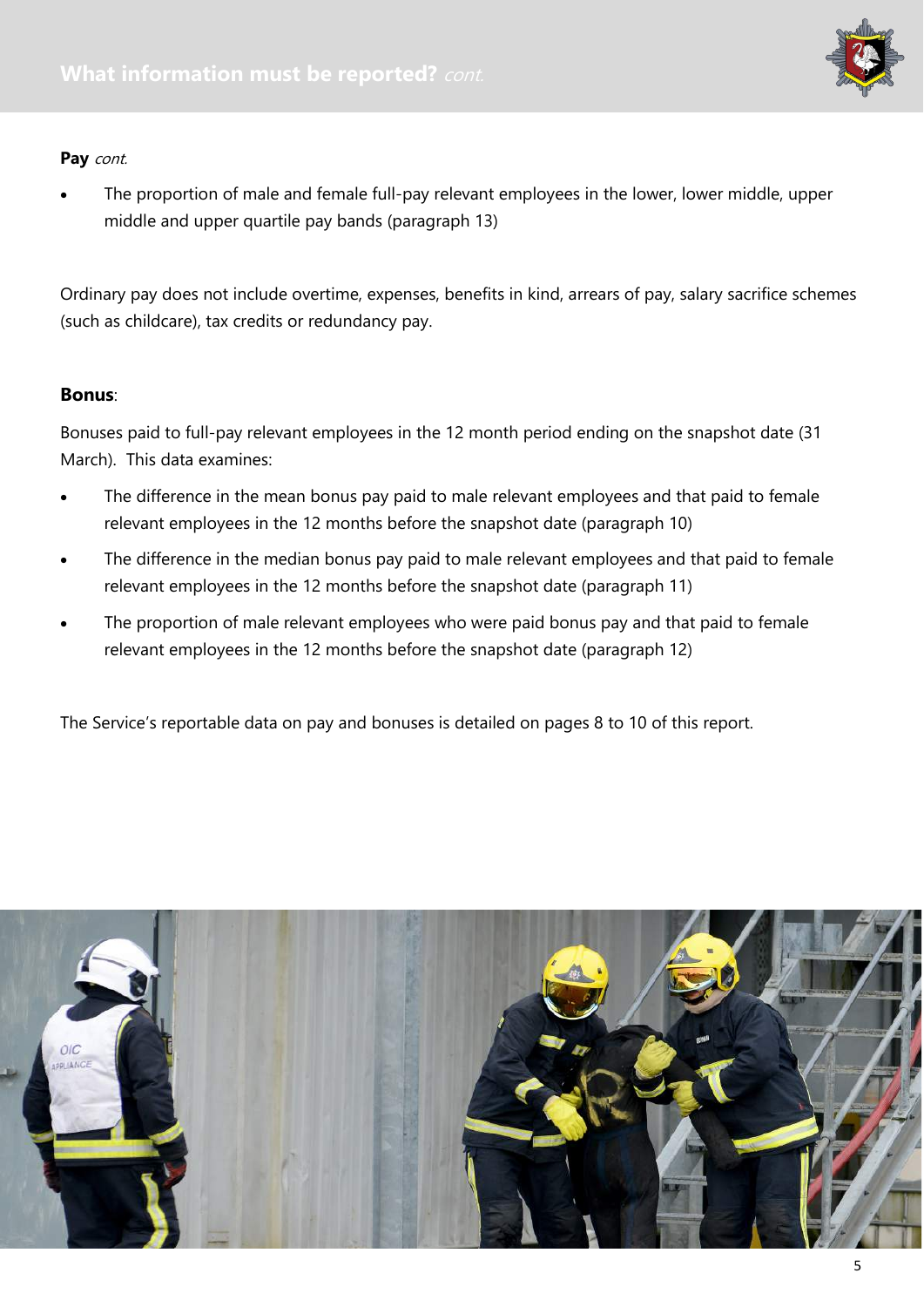

Gender pay gap calculations for the Service as at 31 March 2017 are:

#### **Full Pay Relevant Employees — Total 472**

This is the number of employees who received their normal full pay within the snapshot date. This informs the mean and median hourly pay gap calculations and the proportion of employees within the Quartile Pay Bands.

#### **Relevant Employees — Total 488**

This is the number of staff employed by the Service on the snapshot date. This informs the mean and median bonus pay gap calculations. The difference in number between relevant and full pay relevant employees is due to **16** employees not receiving their usual full pay within the pay period.

#### **Staffing numbers for the core employee groups**

The following information provides an overview of the decline in numbers for four core employee groups within the Service: Wholetime, Support Services, On-call and Control.

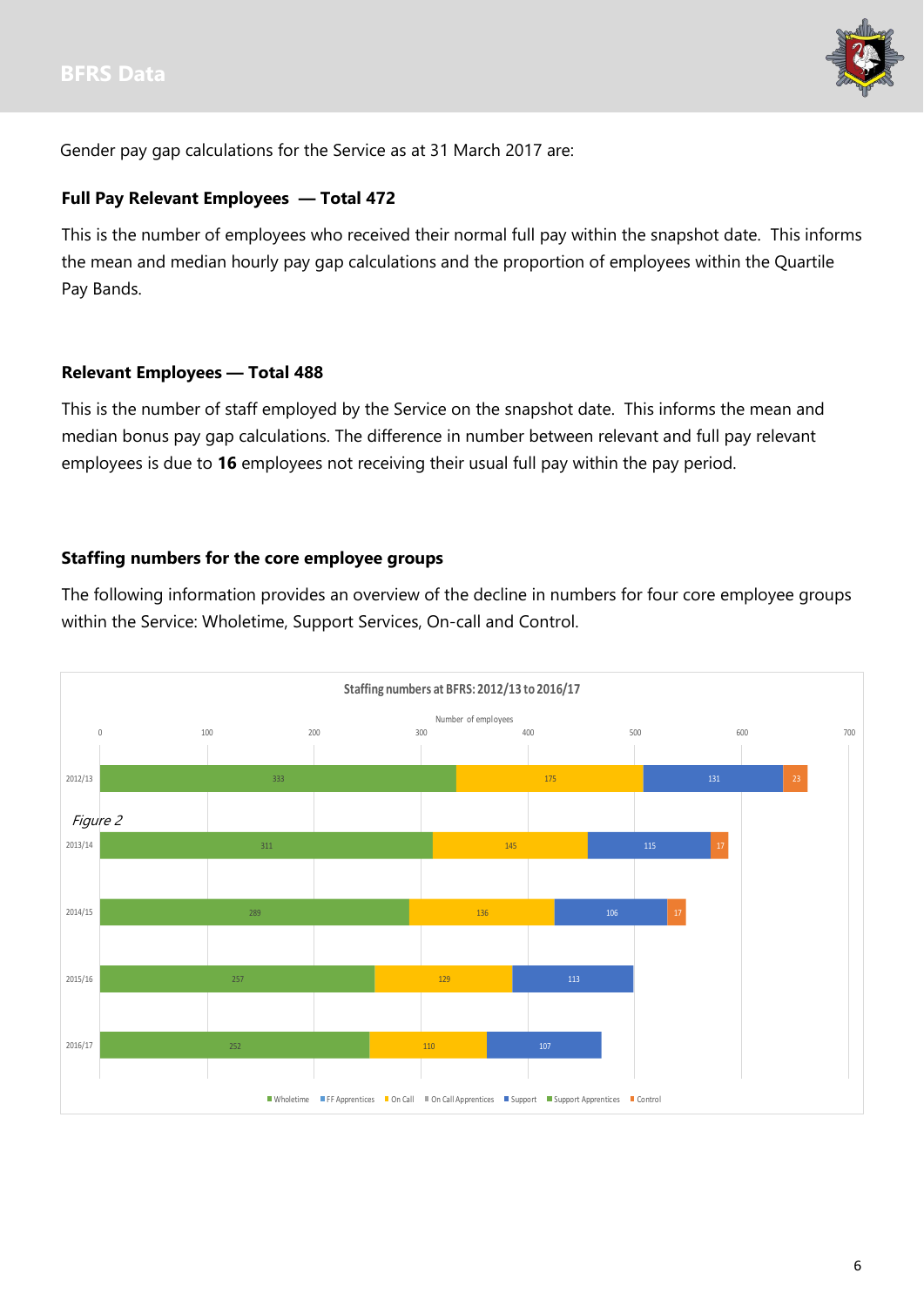

Since 2012/13 the Service has seen a decline in staffing numbers, including the transfer of Control Room staff to the Berkshire based Thames Valley Fire Control Service (TVFCS) in 2015/16.

Since 2012, focus has been on transforming the Service. Whilst operating with considerably reduced funding following the Comprehensive Spending Review in 2010, the Service has adapted to the changing circumstances. Although there has been a significant reduction in staffing numbers, we have continued to operate without compromising the level of service provided to the community. This has also be managed without resulting in any compulsory firefighter redundancies or the loss of any fire stations or fire engines.

| <i>Figure 3</i> | 2012 | 2016 | % difference |
|-----------------|------|------|--------------|
| Wholetime       | 333  | 252  | 24.3%        |
| On-call         | 175  | 110  | 37.1%        |
| Support         | 131  | 107  | 18.3%        |
| Control         | 23   | U    | 100%         |
| <b>Total</b>    | 662  | 469  | 29.2%        |

As detailed in Figure 4 (below) when analysing the data broken down by gender, there has been a greater reduction in the number of male employees. However, as this is the larger staffing group, this is to be expected. The reduction in females during the same period is largely due to the transfer of Control Room staff to TVFCS.

| Figure 4     | 2012        |               |             | 2016          | % difference    |                |
|--------------|-------------|---------------|-------------|---------------|-----------------|----------------|
|              | <b>Male</b> | <b>Female</b> | <b>Male</b> | <b>Female</b> | <b>Male</b>     | Female         |
| Wholetime    | 324         | 9             | 242         | 10            | 25.3% reduction | 11.1% increase |
| On-call      | 171         | 4             | 101         | 5             | 40.9% reduction | 25% increase   |
| Support      | 65          | 66            | 49          | 62            | 24.6% reduction | 6.1% reduction |
| Control      | 4           | 19            | 0           | 0             | 100% reduction  | 100% reduction |
| <b>Total</b> | 564         | 98            | 392         | 77            |                 |                |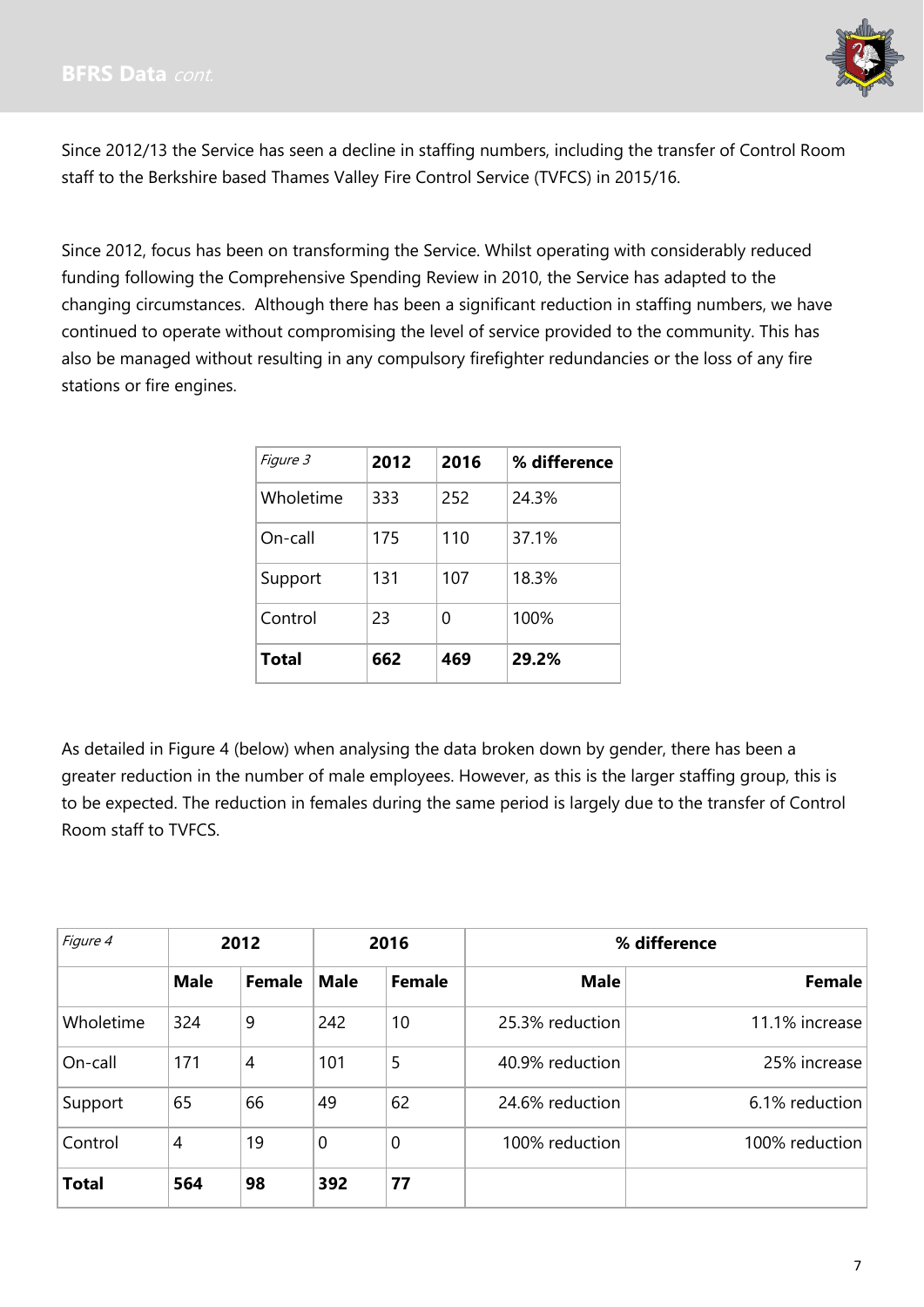

In accordance with the Regulations, the Service is required to annually publish six pieces of prescribed data about the pay and bonuses of males and females within the organisation:

## **1. Mean hourly gender pay gap** (paragraph 8)

The difference between the mean hourly rate of pay for male and female full-pay relevant employees:

| Staff group |       | Male hourly pay $f$ Female hourly pay | Pay gap $f$   Pay gap % |     |
|-------------|-------|---------------------------------------|-------------------------|-----|
| All staff   | 18.10 | 14.59                                 | 3.51                    | 19% |

The mean (average) gender pay gap is 19%. This means that male employees earn £3.51 per hour more than females and therefore, on average, females earn 81% when compared to male earnings.

### **2. Median hourly gender pay gap** (paragraph 9)

The difference between the median hourly rate of pay for male and female full-pay relevant employees:

| Staff group |       | Male hourly pay $f$ Female hourly pay | Pay gap $f \mid$ Pay gap % |        |
|-------------|-------|---------------------------------------|----------------------------|--------|
| All staff   | 15.74 | 14.07                                 | 1.67                       | 10.61% |

The median gender pay gap is 10.61% or £1.67 per hour. This means that on average, females earn 89% when compared to male earnings.

### **3. Mean bonus gap** (paragraph 10)

The difference between the mean bonus paid to male relevant employees and that paid to female relevant employees.

| Staff group |        | Male bonus pay $f$   Female bonus pay $f$   Pay gap $f$   Pay gap % |        |           |
|-------------|--------|---------------------------------------------------------------------|--------|-----------|
| All staff   | 230.04 | 354.01                                                              | 123.97 | * -53.89% |

\* Negative pay gaps occur when females earn more on average, positive pay gaps are used when males earn more on average

The mean bonus gap is -53.89%. This means that female employees received on average a bonus greater than £123.97 than males. Although more male employees received a bonus, a higher proportion of females received a bonus than males. The proportion is higher due to the fact that there are fewer females within the organisation.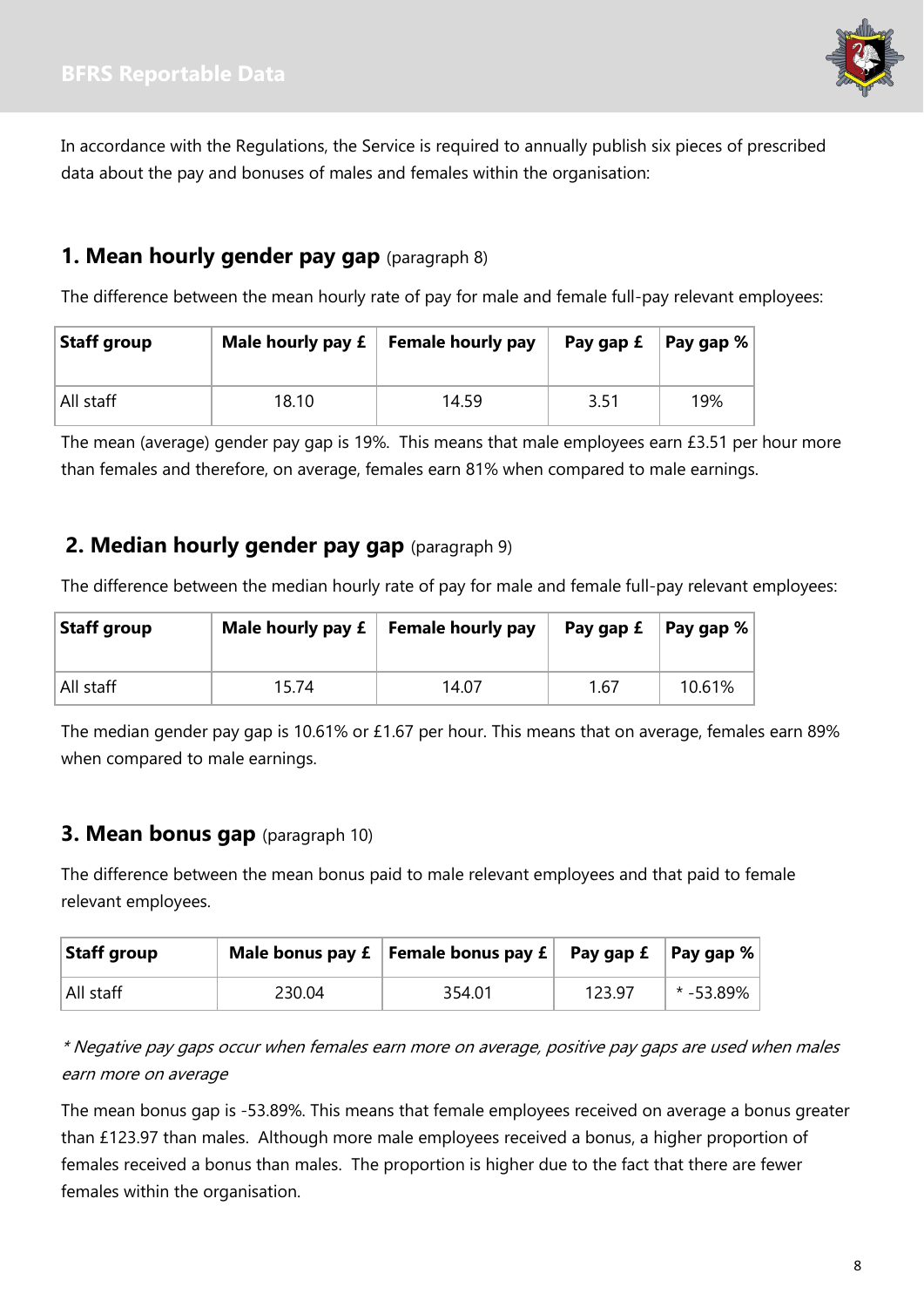

## **4. Median bonus gap** (paragraph 11)

The difference between the median bonus paid to male relevant employees and that paid to female relevant employees.

| <b>Staff group</b> |     | Male bonus pay $f \mid$ Female bonus pay $f \mid$ Pay gap $f \mid$ Pay gap % |     |         |
|--------------------|-----|------------------------------------------------------------------------------|-----|---------|
| All staff          | 500 | 1000                                                                         | 500 | $-100%$ |

The median bonus gap is 100% or £500. This means that female employees received a bonus equating to £500 more than male employees. Although more male employees received a bonus payment, 75% of these received **less** than the median bonus pay amount for females (£1000), compared to 40% of females.

In comparison 25% of male employees who received a bonus payment received **more** than the median bonus pay amount for females (£1000) compared to 60% of females.



### **5. Bonus Proportions** (paragraph 12)

The proportion of male and female employees who were paid a bonus during the relevant pay 12 month pay period:

| Gender | Number of employees | Proportion |  |
|--------|---------------------|------------|--|
| Male   | 44                  | 10.80%     |  |
| Female | 5Ο                  | 24.70%     |  |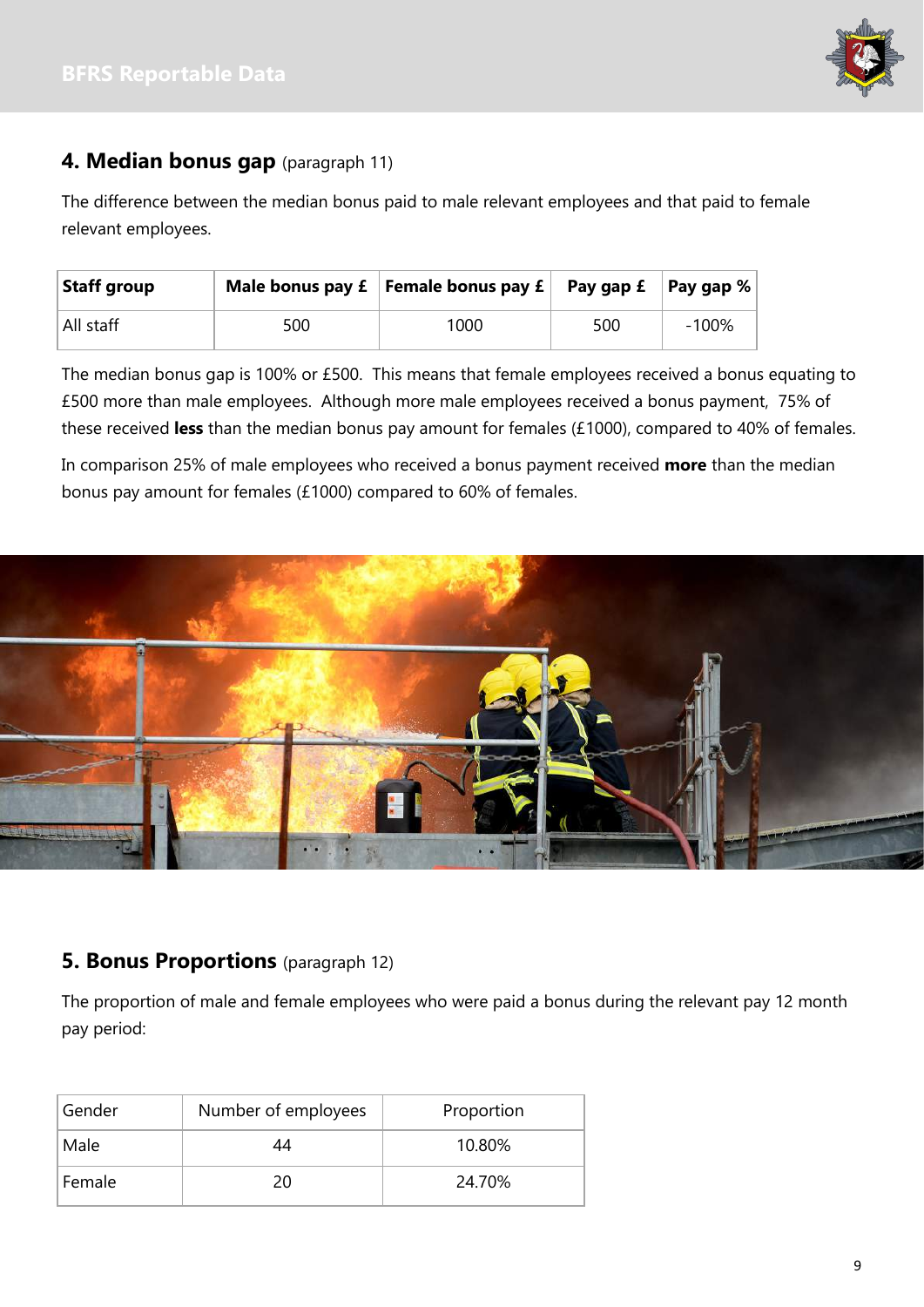

## **6. Quartile Pay Bands** (paragraph 3)

The proportions of male and female full-pay relevant employees in the lower (L), lower middle (LM), upper middle (UM) and upper (U) quartile equally distributed pay bands are shown in the table below.

To determine quartiles, employees were ranked in order of their hourly rate, from highest to lowest and divided into four equal groups, according to the guidelines.

| Quartile          | <b>Male</b> | % of total gender | <b>Female</b> | % of total gender | <b>Total</b> |
|-------------------|-------------|-------------------|---------------|-------------------|--------------|
| Upper $(U)$       | 107         | 27%               | 11            | 14%               | 118          |
| Upper Middle (UM) | 105         | 27%               | 13            | 16%               | 118          |
| Lower Middle (LM) | 100         | 26%               | 18            | 23%               | 118          |
| Lower (L)         | 80          | 20%               | 38            | 48%               | 118          |
| <b>Total</b>      | 392         |                   | 80            |                   | 472          |

These charts show the proportion of male and female employees within each quartile.



Figure 6

Figure 5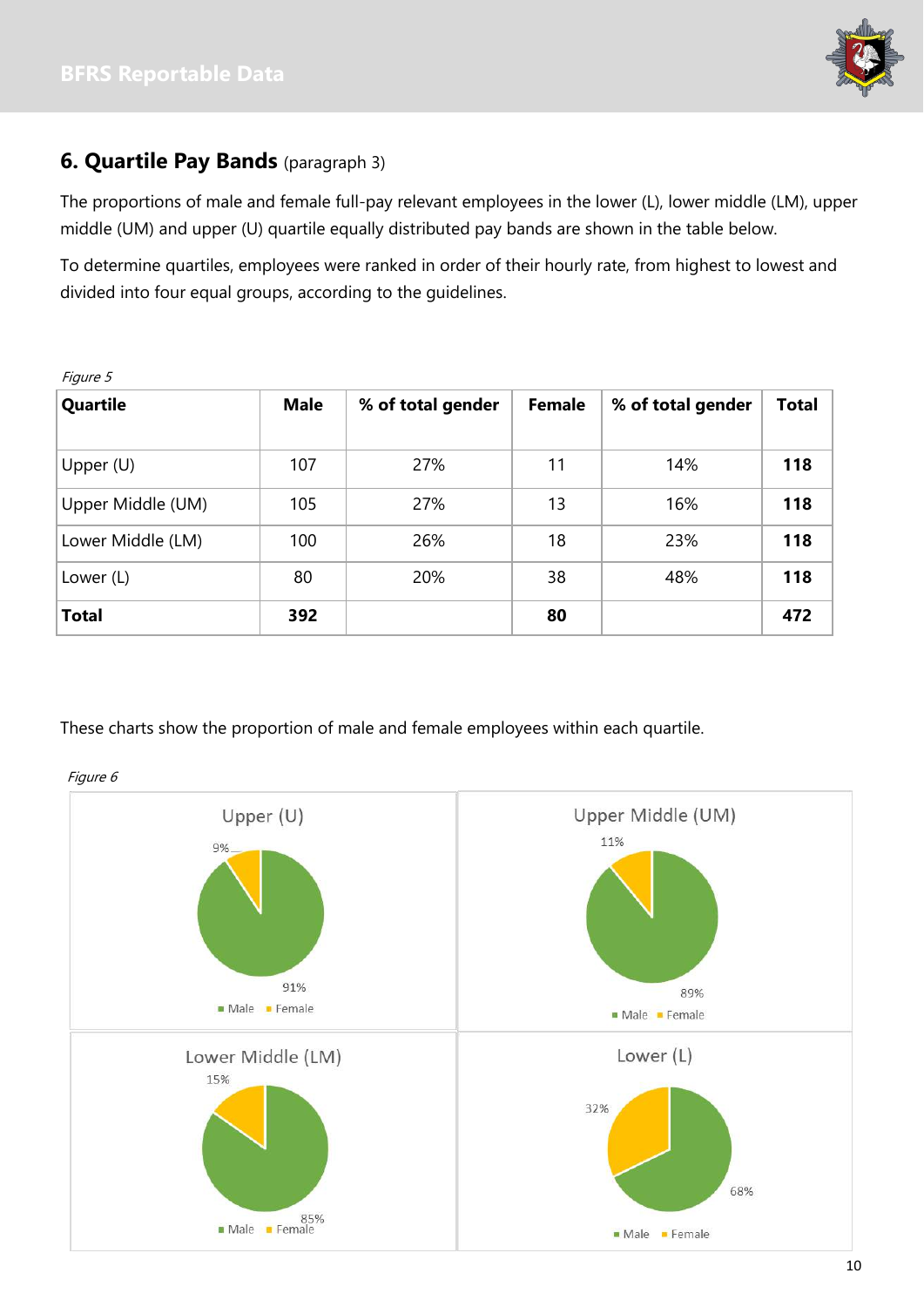

# **6. Quartile Pay Bands** cont.

| Quartile          | <b>Male</b> | % of total full | <b>Female</b> | % of total full | <b>Total</b> |
|-------------------|-------------|-----------------|---------------|-----------------|--------------|
| Upper $(U)$       | 107         | 23%             | 11            | 2%              | 118          |
| Upper Middle (UM) | 105         | 22%             | 13            | 3%              | 118          |
| Lower Middle (LM) | 100         | 21%             | 18            | 4%              | 118          |
| Lower (L)         | 80          | 17%             | 38            | 8%              | 118          |
| <b>Total</b>      | 392         |                 | 80            |                 | 472          |

When examining the structure of the organisation by role type i.e. senior management, middle management, supervisory management and non-management, females are more evenly represented in each category. In the middle management category, 25% of the total group are female.

The highest number of males and females are within the non-management role type category with numbers decreasing evenly for both males and females as you progress up each level of role type to the senior management level, which you would expect.

Figure 8

Figure 7

| <b>Category</b>        | <b>Female</b> | <b>Male</b> | <b>Total</b> | % that are female |
|------------------------|---------------|-------------|--------------|-------------------|
| Senior Management      |               | 20          | 23           | 13%               |
| Middle Management      |               | 24          | 32           | 25%               |
| Supervisory Management | 21            | 119         | 140          | 15%               |
| Non-Management         | 44            | 219         | 263          | 17%               |

The role type categories are not reflective of the data within the quartile pay bands as non-management and supervisory management employees appear in each of the quartiles due to earning potential, i.e. additional roles, allowances and bank shifts.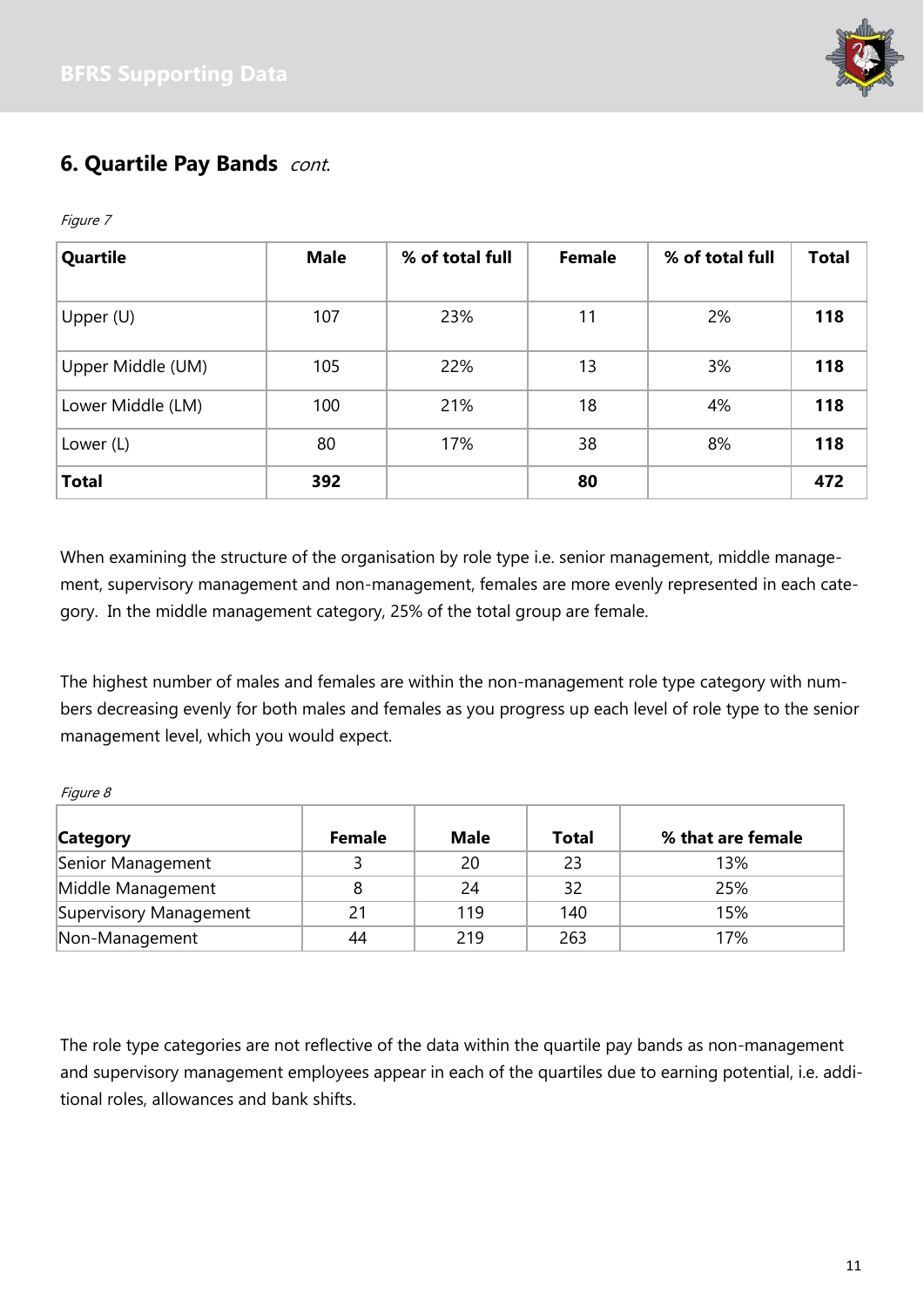

In year one of the gender pay gap reporting, full comparison data is not provided. However, before 30 March 2018 there is a statutory obligation to publish gender pay gap information. In subsequent reports benchmark analysis can be provided.



## **Conclusion**

The results of the gender pay gap reporting for the Service as at 31 March 2017 finds that the mean gender pay gap is 19% when compared against the National UK gender pay gaps of 18% for 2017. A recent CIPD study (Source: CIPD People Management magazine February 2018) analysed the gender pay gap figures from the first 570 organisations from both public and private sectors to report so far, which demonstrated a broad spread of mean averages of pay ranging from 64.8% to –12.9%, with the majority clustering between 25% and 0.

Whilst there is no benchmarking data for year one, the fact that our gender pay gap is higher than the national average is a concern that requires immediate consideration. Our aim is to prioritise ways to lower the gender pay gap to below the national UK gender pay gap of 18% and to reduce it further.

Gender pay gap reporting will help to raise the profile of gender issues within all organisations. The Service will strive to increase gender diversity in all areas of the organisation. A particular priority for this Service is attracting and retaining a more diverse workforce and have better representation of males and females at all levels across the Service.